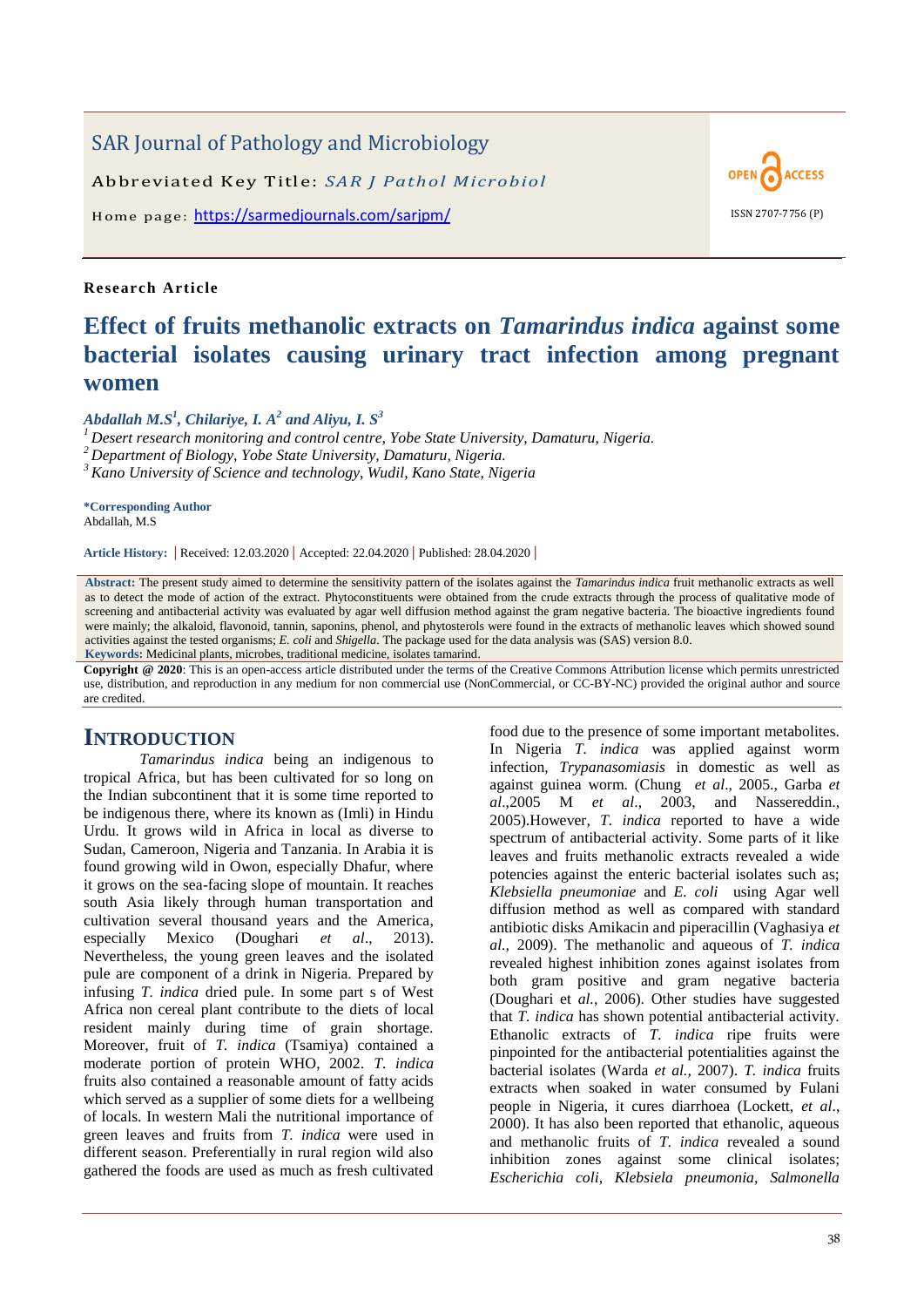*paratyphi* but resistant to some *Pseudomonas aeruginosa* and *Staphylococcus aureus*, which was in line with the presence of some metabolites that allow the inhibitory actions perfectly well; alkaloids, saponin, flavonoid, and tannins (Daniyan *et al.,* 2008). The fruits part of *T. indica* possessed vitamin B, carotene and Vitamin C in a higher quantity. Subsequently, tannins and some minerals (P, K, Ca and Mg) were also found in a higher quantity. It served as an antioxidants, antiinflammatory, antimicrobial and antifungal, it was in line with the properties possessed, recommended to be utilised traditionally as medicine for many ailments in many parts of Africa and beyond (Caluwe *et al*., 2010).

# **MATERIALS AND METHODS**

### **Preparation of leaves and fruits extracts**

The fresh leaves of *Tamarindus indica* were rinsed thoroughly in running tap water, chopped to tiny pieces and air dried at room temperature for a period of 14 days, and subsequently pulverised with a pestle and mortar. The fresh or pulp covering the seed was removed and dried as below. Approximately 60.0 gram of powered leaves pulp were each macerated in 500ml of distilled water and methanol for period of 24 hour at room temperature. The distilled water extraction and methanol of each of the two plant part was described by (Okoli *et al.,* 2000). Also 60.0g fruits of *Tamarindus indica,* pulp were each macerated in 500ml of hot water for period of 24 hours. The hot water extraction and methanol of each of the two plant part. Each preparation was filtered through a Whatman filter paper and filtrate evaporated to dryness in a steady air current after with all extract were stored in a sterile container and store at a room temperature (Azoro *et al*., 2000).

#### **Phytochemical screening**

The phytochemical screening purposed at standardized extraction procedure for crude drugs (Medicinal plant part) is to attain the therapeutically desired portion and to eliminate unwanted materials by treatment with a selective solvent known as menstrum. The extract medicinal agent as such in the form of tincture or fluid extracts or further processed to be incorporated in any dosage form such as tablet and capsules. The product contain complex mixture of many medicinal plant metabolite such as alkaloid, flavonoid, phytosterols, tannin, saponins and phenols (Prashant *et al*., 2011).

Phytochemical screening on leaves of *Tamarindus Indica*

#### **Detection of flavonoids**

Alkaline reagent test: Extract were treated with few drops of sodium hydroxide solution. Formation of intense yellow colour, which becomes colourless on addition of diluted acid, indicates the presence of flavonoids. (Ncube *et al*., 2008).

#### **Detection of saponin**

From the Test: The extracts were diluted with distilled water to 20ml and this was shaken in a graduated cylinder for 15minutes. Formation of 1cm layer of foam indicate the presence of saponins. (Handa *et al*., 2008).

#### **Detection of tannins**

Braymers Test: 2ml of the extracts plus few drops (2-5) of 10% alcoholic ferric chloride solution. Formation of brown-reddish precipitate indicate the presence of tannin (Roy *et al*., 2005).

#### **Detection of alkaloid**

Wagner's test: Filtrate were wagners reagent (Iodine in potassium iodide). Formation of brown reddish precipitate indicates the presence of alkaloids (Parekh *et al*., 2010).

#### **Detection of phenol**

Ferric chloride test: Extract was treated with 3- 4 drops of ferric chloride solution. Formation of bluish black color indicate the presence of phenol and the phenol is absent (Parekh et al., 2009).

Detection of phytosterols

Salkawskis test: Extracts were treated with chloroform and filtered. The filtrates were treated with few drops of concentration sulphuric acid, shaken and allowed to stand, golden yellow colour appeared indicates the presence of phytosterols (Kumar *et al*., 2010).

#### **Collection of sample for cultivation of test organisms**

Stool samples were collected from microbiology laboratory unit, General hospital Potiskum, Yobe State. In sterile universal containers, preserved and transported to Yobe State University, Biology research laboratory under aseptic condition. Media preparation/ XLD agar (Xylose, Lysine and Deoxycholate)

28g of the XLD agar was weighed into a conical flask and transferred into a conical flask containing 500ml of distilled water. The mixture was heated on hot plate at 75 °C for 1 hour. The media was allowed to cool, and poured into 20 petri-plates and allowed to solidify. The stool samples were inoculated on the media using sterile wire loop, incubated at  $37^{\circ}$ C for 24 hours and observe the growth of *Shigella* (Abdallah and Ali, 2018).

#### **MacConkey agar**

28g of the macConkey was weighed into a conical flask and transferred into a conical flask containing 500ml of distilled water. Heated boiled and dissolved completely as well as Sterilized by autoclaving for 15 minute, at  $121^{\circ}$ C. The media was allowed to cool and transferred into a sterile petri dished up to the mark and to solidify (Abdallah and Ali, 2018).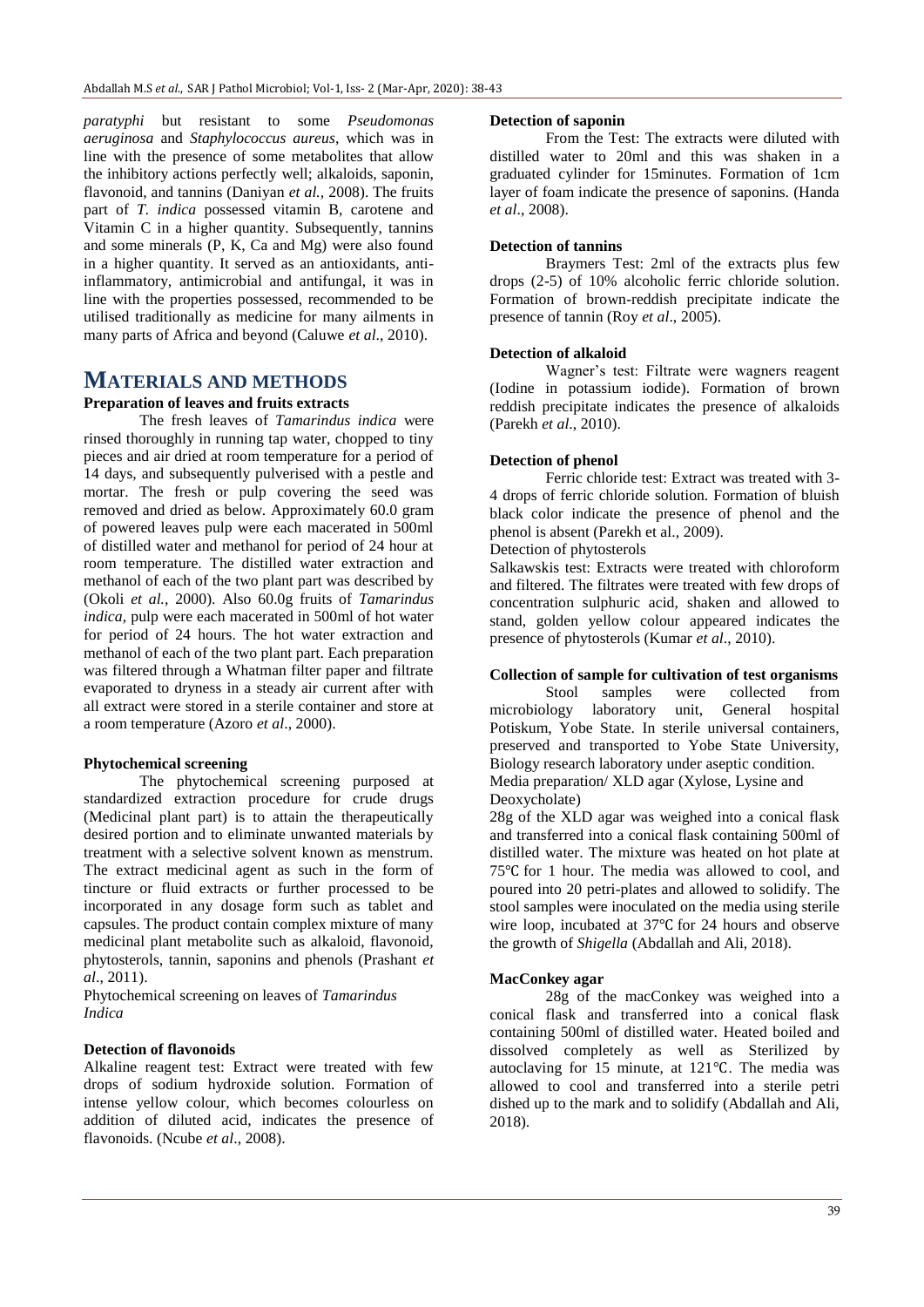#### **Gram staining techniques**

Thin smear of about 200mm in diameter were formed on grease free slides which were also fixed over a burning flame. A crystal violet solution was used to cover the smear for 60 seconds and after that, distilled water was applied to decolorized the stain and acetone was applied, lastly the safranin solution was applied for counter stain on the surface for a minute, washed and allowed to dry at room temperature, then the stains were observed under microscope with oil immersion (Mada et al., 2012).

#### **Preparation of the well diffusion**

The method was adapted by (Mada *et al*., 2012). Water extract and the fraction was carried out using agar well diffusion method. Five holes were made on sterilized Mueller Hilton agar contained in a sterilized petri dishes. The organisms *E.coli* and *Shigella* were inoculated with the aid of wire loop, by streaking with the wire loop containing the inoculums in 1-10 sterile petri dishes for *E.coli* and 10 sterile petri dish for *Shigella*. The plates were rotated by 60<sup>°</sup> and rubbing procedure was repeated two times, to ensure and even distribution of the inoculums, it was then allowed to surface dry for 3-5 minutes, to allow the absorption of excess moisture. The well diffusion was done by using cork borer and the stocked extract was

poured into the hole to ensure complete contact between. It was then incubated at  $30^{\circ}$ C 16-18 hours. Clear zone of inhibitions were measured after 24 hours of incubation. The effects were compared with that of the standard antibiotic used as control (Tetracycline) (Mada et al., 2012).

The diameter of the clear zone (zone of inhibition) was measured to the nearest millimeter using transparent ruler. This was taken as the degree of sensitivity of the test organisms to Methanolic extract of *Tamarindus indica* (Mada et al., 2012).

#### **Determination of minimum inhibitory concentration (mic)**

Minimum inhibitory concentration (MIC) was determined for each of the extract showing antibacterial activity against the test pathogens. The MIC value were taken as the lowest concentration of the extract. In the well of the test tubes that showed no turbidity after incubation. The turbidity of the well in the test tubes were interpreted as visible growth of microorganisms (Mada et al., 2012).

#### **Statistical tool**

The package used for the data analysis was Statistix (SAS). Version 8.0 so as to know the level of significance among the variables.

|  |  |  | <b>Table 1.</b> Physical characteristics of both methanolic and aqueous extract of E. Coli and Shigella |  |
|--|--|--|---------------------------------------------------------------------------------------------------------|--|
|--|--|--|---------------------------------------------------------------------------------------------------------|--|

| Weigh conc                                                                                                         | (G)             | $\frac{6}{9}$ | <b>Physical appearance</b> | <b>Characteristics</b> |
|--------------------------------------------------------------------------------------------------------------------|-----------------|---------------|----------------------------|------------------------|
|                                                                                                                    |                 | Yield         |                            | texture                |
|                                                                                                                    |                 |               | <b>Brown</b>               | Crystals               |
|                                                                                                                    | 60 <sub>g</sub> | 60            |                            |                        |
|                                                                                                                    |                 |               | <b>Brown</b>               | Crystals               |
|                                                                                                                    | 60 <sub>g</sub> | 66.0          |                            |                        |
|                                                                                                                    |                 |               | Dark brown                 | Jelly                  |
|                                                                                                                    | 60 <sub>g</sub> | 50.0          |                            |                        |
|                                                                                                                    |                 |               | Dark brown                 | Jelly                  |
|                                                                                                                    | 60g             | 70            |                            |                        |
| Methanolic extract of <i>Tamarindus</i><br>Methanolic extract of T. <i>indica</i><br>Aqueous extracts of T. indica |                 |               |                            |                        |

### **Table 2.** Qualitative analysis of phytochemical screening Formula  $=\frac{\text{initial weight of sample}}{ \text{w}_i \cdot \text{m}_i \cdot \text{m}_i \cdot \text{m}_i \cdot \text{m}_i \cdot \text{m}_i}} \times$

|                                | weight of extract       |                         |
|--------------------------------|-------------------------|-------------------------|
| <b>Phytochemical screening</b> |                         | <b>Status</b>           |
|                                | <b>T.</b> Indica leaves | <i>T. Indica</i> fruits |
| Saponinins                     | ┿                       | $^{+}$                  |
| Flavonoid                      | $^+$                    | $^{+}$                  |
| Tannin                         | $\! +$                  | $^{+}$                  |
| Alkanoid                       | $\! +$                  | $^{+}$                  |
| Phenol                         |                         |                         |
| Phytosterol                    |                         | $^+$                    |

Key: Positive  $= +$  and Negative  $= -$ 

| <b>Table 3.</b> Antibacterial activity of <i>T. indica</i> against the isolates |  |  |  |
|---------------------------------------------------------------------------------|--|--|--|
|                                                                                 |  |  |  |

| <b>Extracts</b> | Zone of inhibition (mm/dm) |                        |  |  |  |
|-----------------|----------------------------|------------------------|--|--|--|
|                 | E. coli                    | <i><b>Shigella</b></i> |  |  |  |
| F(M)E           |                            |                        |  |  |  |
| 10mg/ml         | 11.0                       | 0.0                    |  |  |  |
| $20$ mg/ml      | 14.0                       | 0.0                    |  |  |  |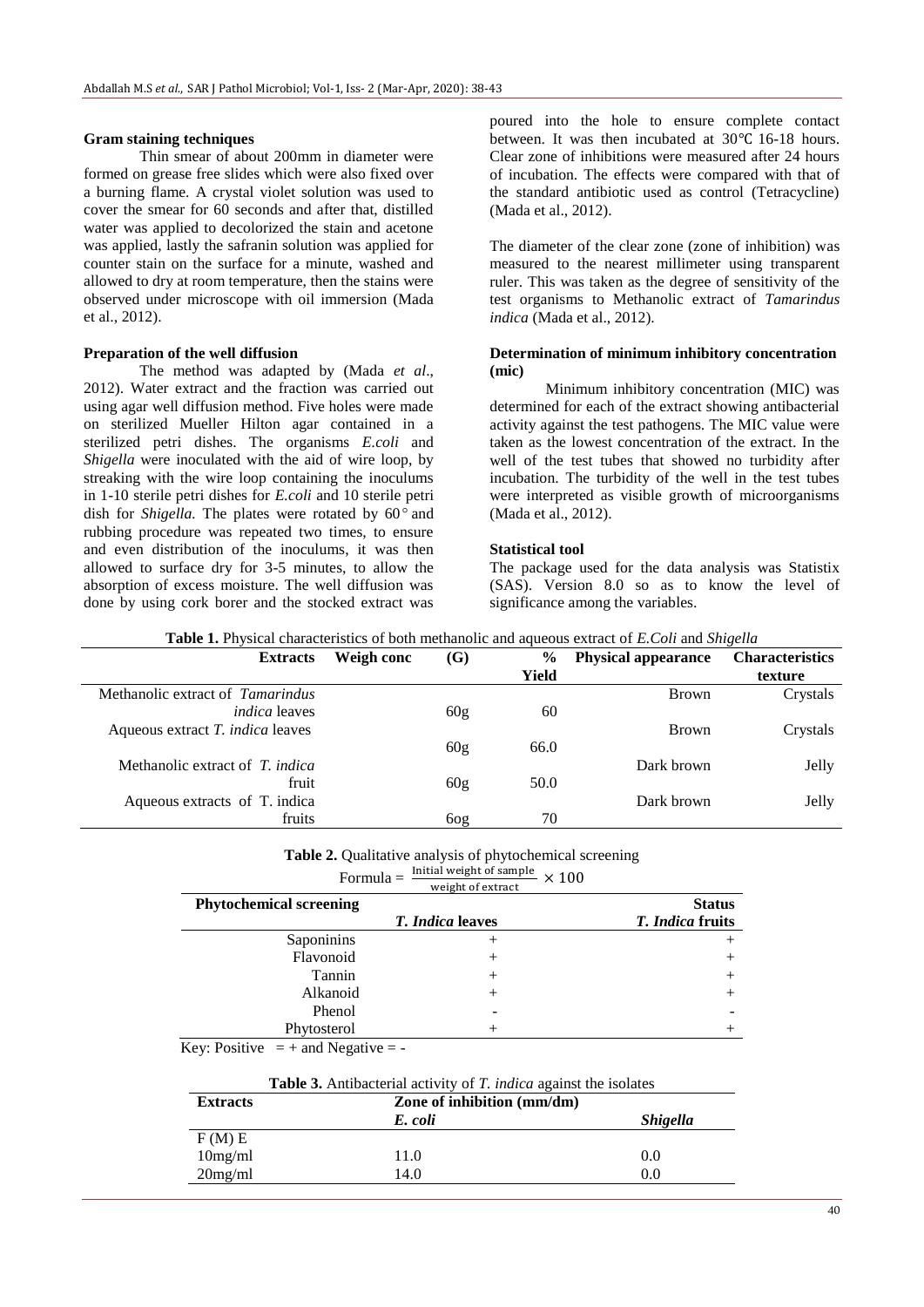| Abdallah M.S et al., SAR J Pathol Microbiol; Vol-1, Iss-2 (Mar-Apr, 2020): 38-43 |  |  |  |  |
|----------------------------------------------------------------------------------|--|--|--|--|
|----------------------------------------------------------------------------------|--|--|--|--|

| 30mg/ml           | 9.0                                                                                     | 15.0                  |
|-------------------|-----------------------------------------------------------------------------------------|-----------------------|
| $40$ mg/ml        | 20.0                                                                                    | 28.0                  |
| $50$ mg/ml        | 13.0                                                                                    | 10.0                  |
|                   | Table 4. Showing the zone of inhibitions in various extracts against the test organisms |                       |
| <b>Treatment</b>  | EC                                                                                      | <b>SGL</b>            |
| Extract (ml)      |                                                                                         |                       |
| L(m)E             | $12.800^a$                                                                              | $5.800^{\rm ab}$      |
| L(m)E             | $3.6000^{b}$                                                                            | $3.600^{ab}$          |
| F(m)E             | $13.400^a$                                                                              | $10.600^{ab}$         |
| F(m)E             | $3.600^{b}$                                                                             | 1.2000 <sup>b</sup>   |
| S.E               | 3.8678                                                                                  | 4.4045                |
| Sig.              | $\ast$                                                                                  | <b>NS</b>             |
| Conc. Levels (mg) |                                                                                         |                       |
| 10                | $4.0000^a$                                                                              | $3.0000$ <sup>a</sup> |
| 20                | $7.2500^a$                                                                              | $2.2500^a$            |
| 30                | $6.0000$ <sup>a</sup>                                                                   | $6.2500^a$            |
| 40                | $10.250^{\text{a}}$                                                                     | $9.5000^a$            |
| 50                | $14.250^a$                                                                              | $5.5000^a$            |
| S.E               | 5.1454                                                                                  | 5.4268                |
| Sig.              | <b>NS</b>                                                                               | <b>NS</b>             |

*Means within a column followed by the same letters are statistically not significant at 5% Level of probability using Duncan's multiple range test (DMRT)*

*\*\* = Significant at 1%, \* = Significant only at 5% and Ns = Not significant at 5%. EC = E-Coli, SGL = Shigella*

| Table 5. Showing the minimum inhibitory concentration of methanolic extracts of fruit of Tamarindus indica on test |  |
|--------------------------------------------------------------------------------------------------------------------|--|
| organisms                                                                                                          |  |

| organisms<br><b>Treatment</b> | <b>Cex</b>          |  |
|-------------------------------|---------------------|--|
| Test Organism                 |                     |  |
| EC                            | $0.2960^a$          |  |
| <b>SHG</b>                    | $0.1060^a$          |  |
| S.E                           | 0.1605              |  |
| Sig.                          | <b>NS</b>           |  |
| Conc. Levels (mg)             |                     |  |
| 10                            | $0.0550^{\rm a}$    |  |
| 20                            | 495.07 <sup>a</sup> |  |
| 30                            | $0.5250^{\rm a}$    |  |
| 40                            | $0.2400^a$          |  |
| 50                            | $0.1150^a$          |  |
| S.E                           | 313.02              |  |
| Sig.                          | <b>NS</b>           |  |

*Means within a column followed by the same letters are statistically not significant at 5% level of probability using Duncan's multiple range test (DMRT)*

*\*\* = Significant at 1%, \* = Significant only at 5% and Ns = Not significant at 5%. EC = E-Coli, SGL = Shigella, Cex = Concentration of Extract*

| <b>Test organisms</b> |                                                                                                                 | Concentration of extracts (mg/ml) |     |     |      |  |
|-----------------------|-----------------------------------------------------------------------------------------------------------------|-----------------------------------|-----|-----|------|--|
|                       | 10                                                                                                              | 20                                | 30  | 40  | 50   |  |
| E. coli               | 0.0                                                                                                             | 0.0                               | 0.0 | 00  | 0.13 |  |
| Shigella spp          | 0.0                                                                                                             | 0.0                               | 0.5 | 0.0 |      |  |
| Formula: $MIC =$      | $potency \times weight$                                                                                         |                                   |     |     |      |  |
|                       | the contract of the contract of the contract of the contract of the contract of the contract of the contract of |                                   |     |     |      |  |

concentration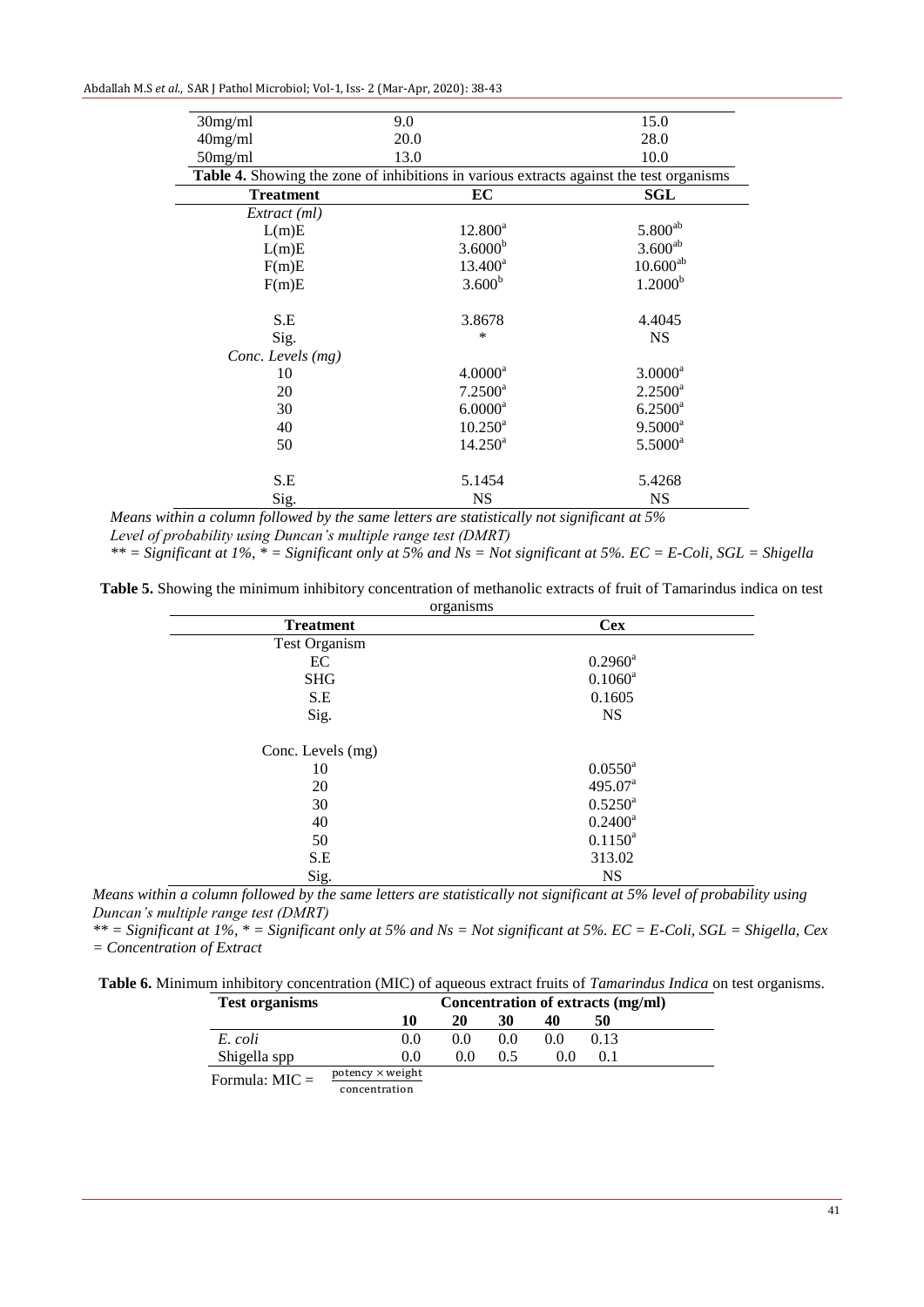| organisms            |                       |  |
|----------------------|-----------------------|--|
| <b>Treatment</b>     | <b>Cex</b>            |  |
| <b>Test Organism</b> |                       |  |
| EC                   | $0.0260$ <sup>a</sup> |  |
| <b>SHG</b>           | $0.1200^a$            |  |
| S.E                  | 0.1004                |  |
| Sig.                 | <b>NS</b>             |  |
| Conc. Levels (mg)    |                       |  |
| 10                   | $0.0000$ <sup>a</sup> |  |
| 20                   | $0.0000^a$            |  |
| 30                   | $0.2500^{\text{a}}$   |  |
| 40                   | $0.0000$ <sup>a</sup> |  |
| 50                   | 0.1150                |  |
| S.E                  | 0.1584                |  |
| Sig.                 | <b>NS</b>             |  |

**Table 7.** Showing the minimum inhibitory concentration of aqueous extracts of fruit of Tamarindus indica on test

*Means within a column followed by the same letters are statistically not significant at 5% level of probability using Duncan's multiple range test (DMRT)*

*\*\* = Significant at 1%, \* = Significant only at 5% and Ns = Not significant at 5%. EC = E-Coli, SGL = Shigella, Cex = Concentration of Extract*

## **DISCUSSION**

The study established the effects of the methanolic and aqueous extract of *Tamarindus indica*. The result of the phytochemical analysis revealed the presence of Alkaloids, sapanins, flavonoid, phytosterols, tannins, and phenol (kubmarawa *et al*., 2008). Consistently reported phytochemical bioactive ingredients of *T*. *indica* to be tannins, alkaloid, saponins, flavonoids, phenol and phytosterols. Therefore, the result of phytochemical analysis of the extracts of *T. indica* obtained in this study conforms to the previous report as shown in the table 2. The antibacterial effects of the leaves extracts of *T. indica*  were determined in the comparison with the standard antibiotic (Tetracycline) against the test organisms as shown in the table 4, 5, 6 and 7. There was a significant difference between the zone of inhibitions by the extract and the antibiotic (Control), which agreed with that of (Abdallah and Ali, 2018).The effect of the extracts on the isolates were due to the presence of the phytochemical components of the extracts as reported in the previous by (Kubmatawa *et al*., 2008). The methanolic leaves extracts had a higher activity on *E.coli* followed by *Shigella*. The present findings agreed with the work of (Kubmatawa *et al*., 2008) and (Doughari et *al.,* 2006), that reported the inhibitory effect of the methanolic leaves of *T. indica* on the isolates. While the methanolic leaves extracts also show more activity in all the isolates as in aqueous extracts with slight differences among them. The methanolic leaves extract had better activity than the aqueous extracts. This shows that methanol extracted the bioactive ingredients than that of aqueous in this study. Conclusion.

Plants extracts generally are utilized in treating so many ailments most especially in rural areas based on their beliefs. However, *T. indica* has been identified as active plants in curing many microbes. Conflict of interest

As far as this research is concerned, there was no conflict of interest.

### **REFERENCES**

- *1.* Abdallah MS and Muhammad Ali (2018). Antibacterial activity of leaves and fruits extract of *Tamarindus indica* against clinical isolates of *Escherichia coli* and Shigella at Potiskum Yobe state, Nigeria. *Journal of Analytical & Pharmaceutical Research, J Anal Pharm Res. 2018;7(5):606‒609.*
- 2. Caluwe E. De, K, Halamova and P.V Damme (2010) *Tamarindus indica l.* A review of traditional uses, phytochemisty and pharmacology. Africa Focus. (23) 53-83.
- 3. Daniyan, S.Y. and H.B. Muhammed (2008). Evaluation of the antimicrobial activities and phytochemical properties of extracts of *Tamarindus indica* against some disease causing bacteria. *Afr. Journal Biotechnology* 7(14) :2451-2453.
- 4. Daughari, J.H., 2006. Antibacterial activity of *Tamarindus indica linn*. *Trop. J. Pharm.* 5 (2): 597-603.
- 5. Handa SS, Khanuja SPS, Longo G, Rakesh DD. Extraction technologies for medicinal and aromatic plant. *International Center for Science and High Technology* (2018). 21-25.
- 6. Gupta C., D. Prakash and S. Gupta (2014) studies on antimicrobial activity of tamarind (*Tamarindus*